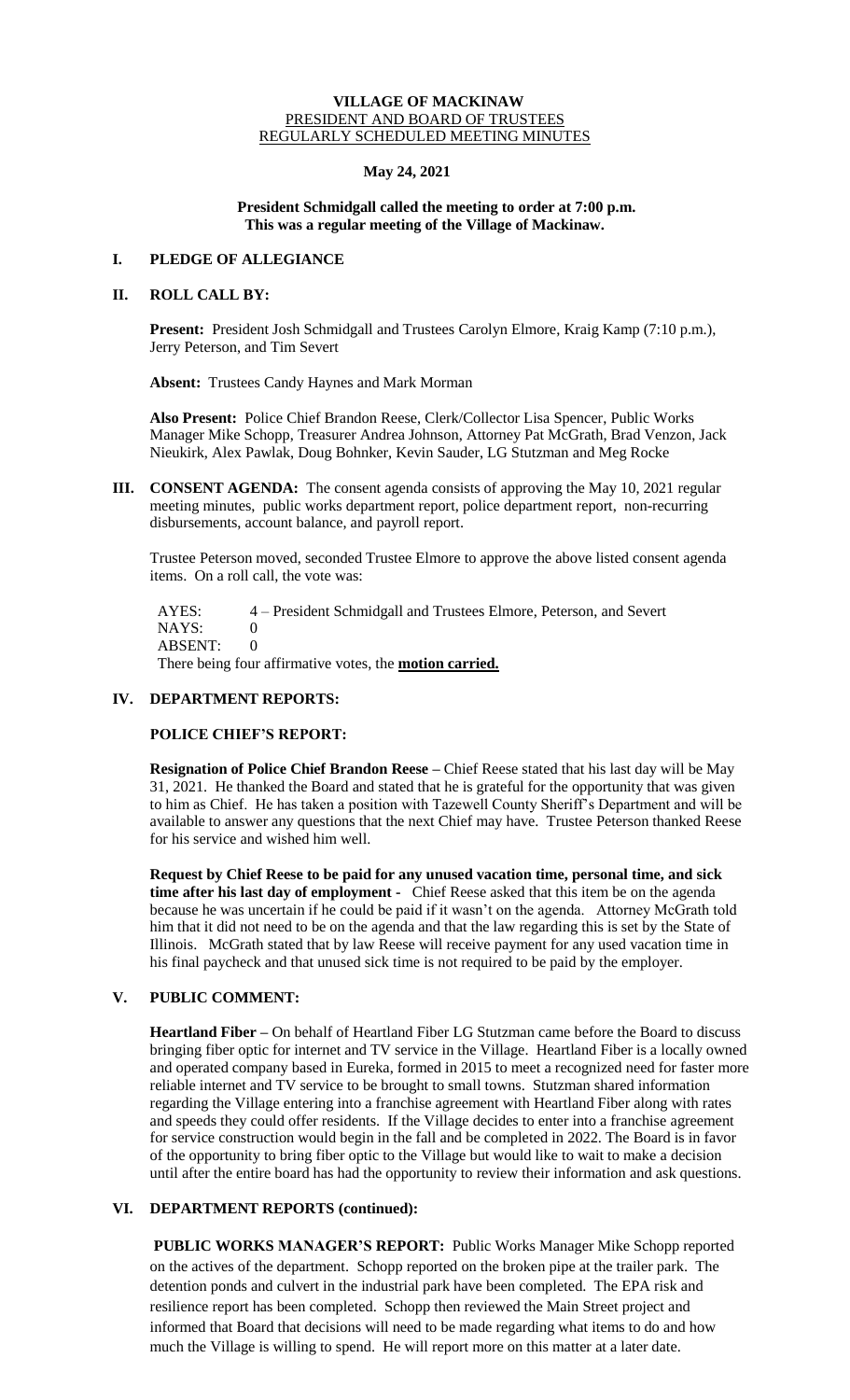**Award 2021 Motor Fuel Tax project –** Public Works Manager Schopp reviewed the tabulation of bids for the 2021 motor fuel tax project. The project is for seal coating various sections streets within the Village. Porter Brothers was the lowest with a bid of \$56,459.10.

Trustee Elmore moved, seconded by Trustee Peterson at award the 2021 MFT project to Porter Brothers at a cost of \$56,459.10 to preform seal coating on various sections of streets within the Village. On a roll call, the vote was:

 AYES: 4 – Trustees Elmore, Kamp, Peterson, and Severt NAYS: 0 ABSENT: 2 – Trustees Haynes and Morman There being four affirmative votes, the **motion carried.**

### **TREASURER'S REPORT:**

**Non-Recurring Bills -** Trustee Peterson moved, seconded Trustee Elmore to approve the nonrecurring bills. On a roll call, the vote was:

 AYES: 4 – Trustees Elmore, Kamp, Peterson, and Severt NAYS: 0 ABSENT: 2 – Trustees Haynes and Morman There being four affirmative votes, the **motion carried.**

#### **VII. PRESIDENT'S REPORT:**

**Appointments of officials –** President Schmidgall recommended appointing Joe McGrath as Zoning Officer for a one year term, Mike Schopp as Public Works Manager for a one year term, Bob Davies as EMA Coordinator for a one year term, Andrea Johnson as Treasurer for a one year term, Lisa Spencer as Collector for a one year term, and Lisa Spencer as Clerk for a four year term.

Trustee Kamp moved, seconded by Trustee Elmore to approve the recommendation to appoint the Village Officials as listed above. One year terms will end on April 30, 2022 and four year term will end on April 30, 2025. On a roll call, the vote was:

AYES: 4 – Trustees Elmore, Kamp, Peterson, and Severt  $NAYS: 0$  ABSENT: 2 – Trustees Haynes and Morman There being four affirmative votes, the **motion carried.**

**Hiring of new police chief and officers –** This item was tabled until the interview process is complete.

### **VIII. LOCAL LIQUOR CONTROL COMMISSIONER'S REPORT:**

**Members of the Local Liquor Control Commission –** Local Liquor Control Commissioner Josh Schmidgall recommended to appoint Ted Laidig and Kevin Wilkins to serve a 4 year term on the Local Liquor Control Commission ending on April 30, 2025.

Trustee Kamp moved, seconded by Trustee Peterson to approve the recommendation to appoint Ted Laidig and Kevin Wilkins to serve 4 year term on the Local Liquor Control Commission ending on April 30, 2025. On a roll call, the vote was:

 AYES: 4 – Trustees Elmore, Kamp, Peterson, and Severt NAYS: 0 ABSENT: 2 – Trustees Haynes and Morman There being four affirmative votes, the **motion carried.**

### **IX. TRUSTEES' REPORT:**

**Fiber optic for delivering internet and TV service to homes and businesses with the Village –** The Board was in agreement that before voting on this matter it be reviewed with the rest of the Board. The information given out by Heartland Fiber will be sent to the Board to review and the item will be placed on the next agenda.

**Review part time employees –** This item was tabled.

**Annual wage increases for employees –** This item was tabled.